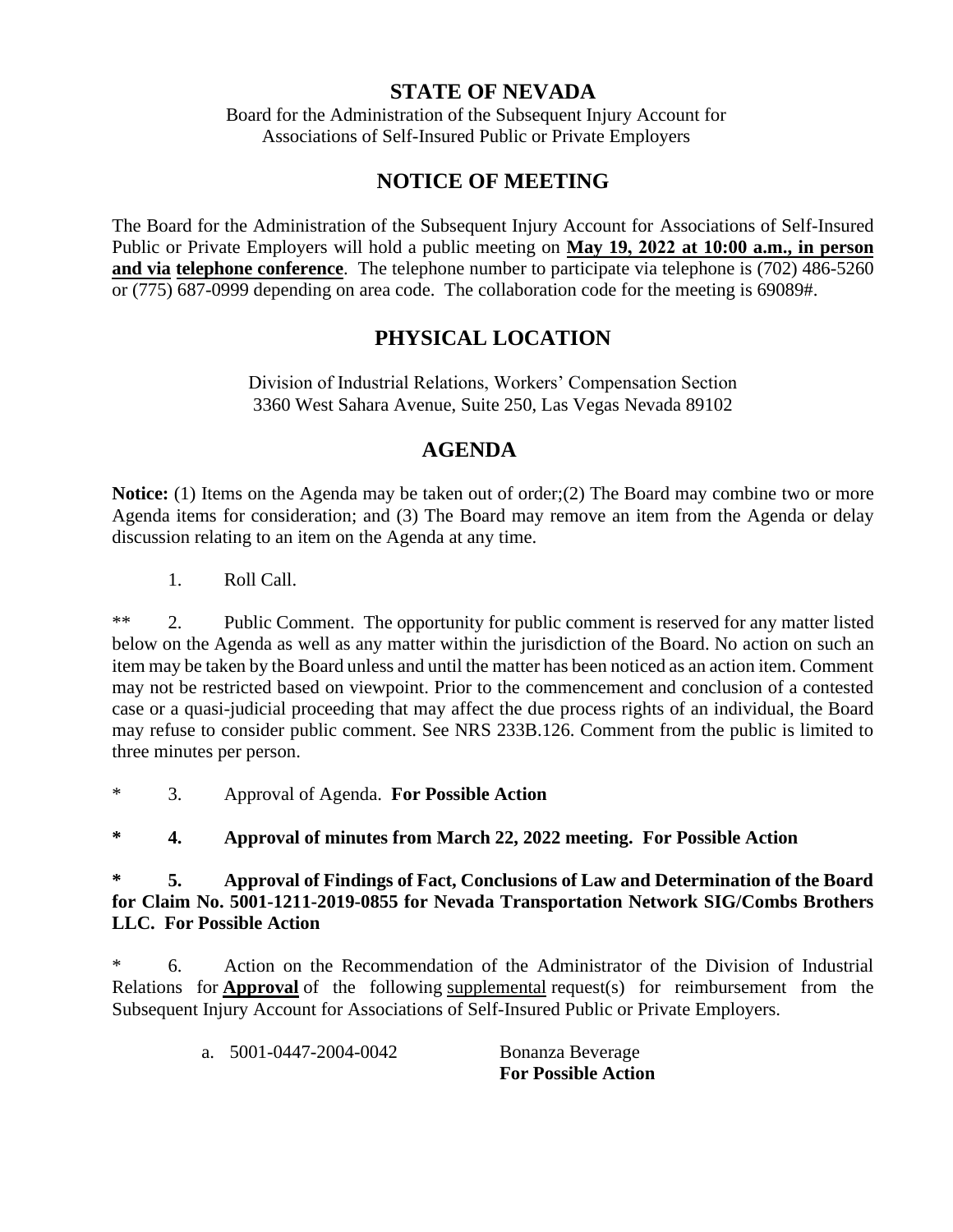\* 7. Action on the Recommendation of the Administrator of the Division of Industrial Relations for **Denial** of a claim for the following request(s) for reimbursement from the Account for Associations of Self-Insured Public or Private Employers.

**a.** 5012-1691-2018-0128 K & H Consulting Inc./Majestic Marble & Tile **For Possible Action**

 \*\* 8. Discussion regarding the Board's use of its former private counsel verses counsel from the Nevada Attorney General's Office.

\* 9. Additional Items:

- \*\* a . General matters of concern to Board members regarding matters not appearing on the agenda.
- \*\* b. Old and new business.
- \* c. Schedule of next meeting: July 14, 2022 at 10:00 a.m. **For Possible Action**

 \*\* 10. Public Comment. The opportunity for public comment is reserved for any matter within the jurisdiction of the Board. No action on such an item can be taken by the Board unless and until the matter has been agendized as an action item. Comment from the public is limited to three minutes per person.

\* 11. Adjournment. **For Possible Action** 

Single-asterisked items are matters upon which the Board may take possible action.

Double-asterisked items are matters upon which the Board may take no action until the matter itself has been specifically included on an agenda as an item upon which action may be taken.

Any person with a disability as defined by the Americans with Disabilities Act who requires special assistance to participate in the meeting may contact, at least two days prior to the meeting, Barbara Foster at the Division of Industrial Relations, 3360 West Sahara Avenue, Suite 250, Las Vegas, Nevada 89102, or by calling (702) 486-9019 to arrange for reasonable accommodations.

This Notice has been posted at the following locations:

Division of Industrial Relations, 3360 West Sahara Avenue, Suite 250, Las Vegas Nevada 89102

Division of Industrial Relations, 400 West King Street, Suite 400, Carson City, Nevada, 89710.